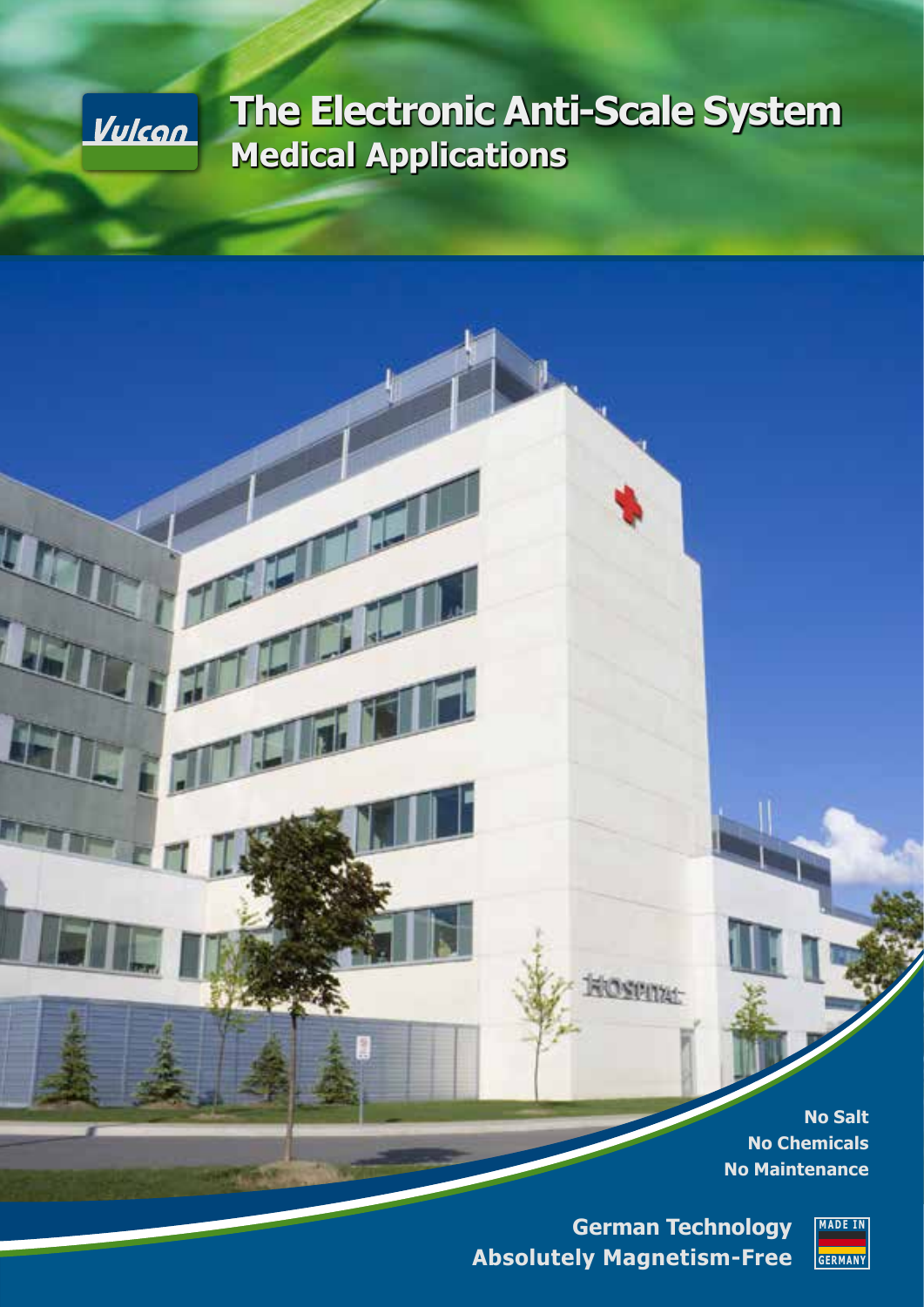

#### **Vulcan - The Alternative to Water Softeners**

Hospitals, nursing homes and health care facilities all go through a large quantity of water on a daily basis. Traditional salt-based water softeners produce sodium-rich water and are not recommended for patients suffering from hypertension, heart and circulatory problems. Vulcan is the eco-friendly and salt free solution of choice.





#### **Benefits of Vulcan**

- **►** Increases the life of water based appliances and equipment
- **►** Patients with eczema will notice an improvement in the texture of their skin
- ► Provides a more sanitary environment for patients and staff
- **►** Reduces cleaning and maintenance costs of equipment
- **►** Chlorine and ammonia will have a more moderate odor
- **►** Less detergents and soaps will be needed
- **►** Reduces chemical and salt costs





St. Joseph Hospital, Berlin



Vulcan S250 installed in the St. Joseph Hospital

#### **Vulcan Installation Example**

" ... a couple of months ago we had the Vulcan S250 installed inside the **hospital.** We can identify considerable benefits of the unit installed. We can barely see any scale deposits on the shower heads for example any more.

This saves manpower and costs of the replacement of sanitary equipment. We can honestly recommend the unit installed by Christiani Wassertechnik GmhH <sup>"</sup>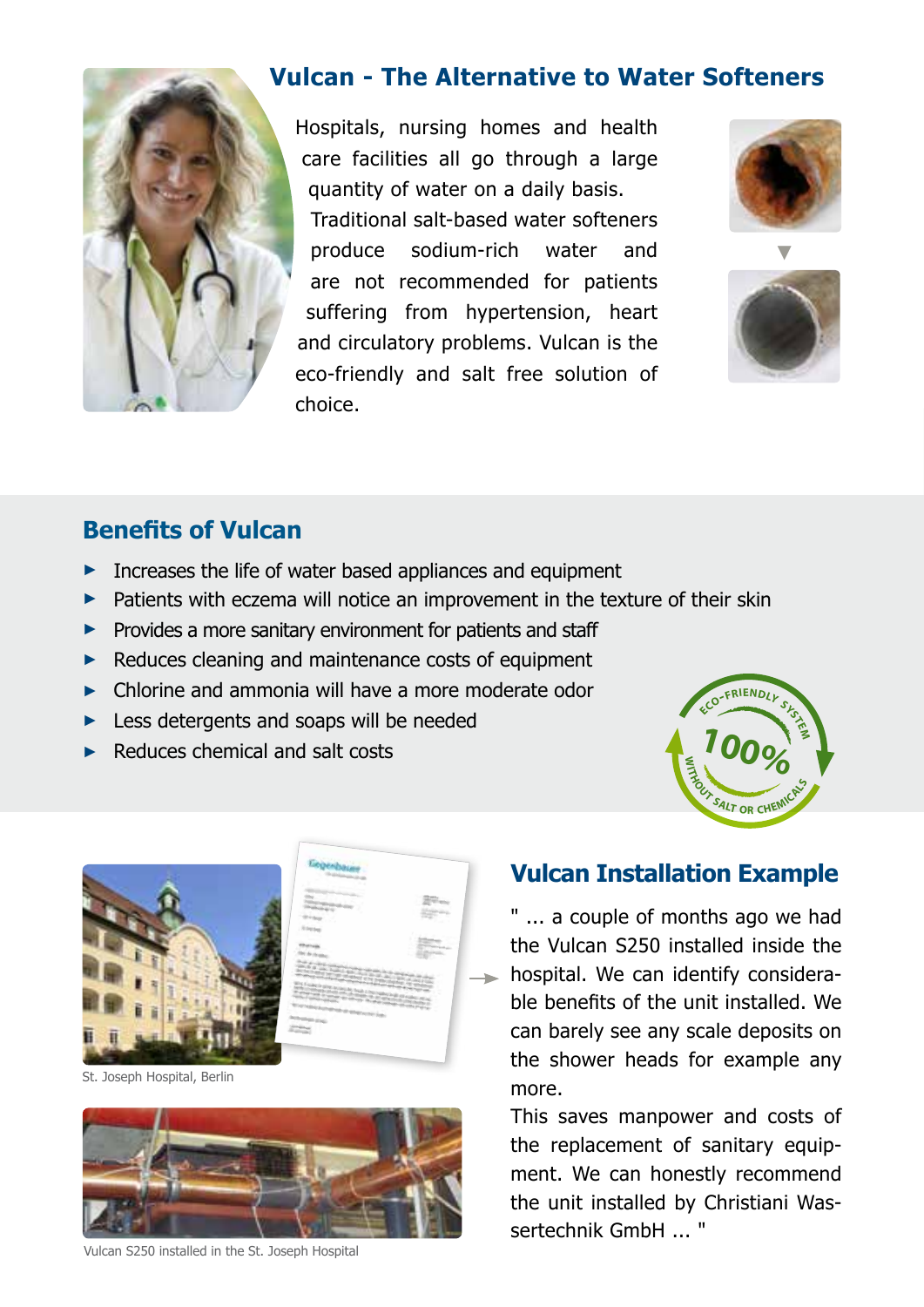

## **Application Examples**

- ► Hospitals and clinics
- ► Nursing homes
- ► Dental clinics
- ► Rehabilitation centers
- ► Spas and wellness centers
- ► Hospital canteens and cafeterias
- Post-operative care facilities





### **The Eco-Friendly Solution**

Vulcan does not alter the chemical composition as it does not add salt to the water. Important minerals such as calcium and magnesium remain in the water for your benefit. Vulcan reduces bacterial growth by starving them of nutrients contained in scale. Studies show that Vulcan creates a more sanitary environment while providing healthy water for patients and staff alike. Vulcan is a perfect salt-free, ecofriendly and cost-saving solution to your hard water problems.